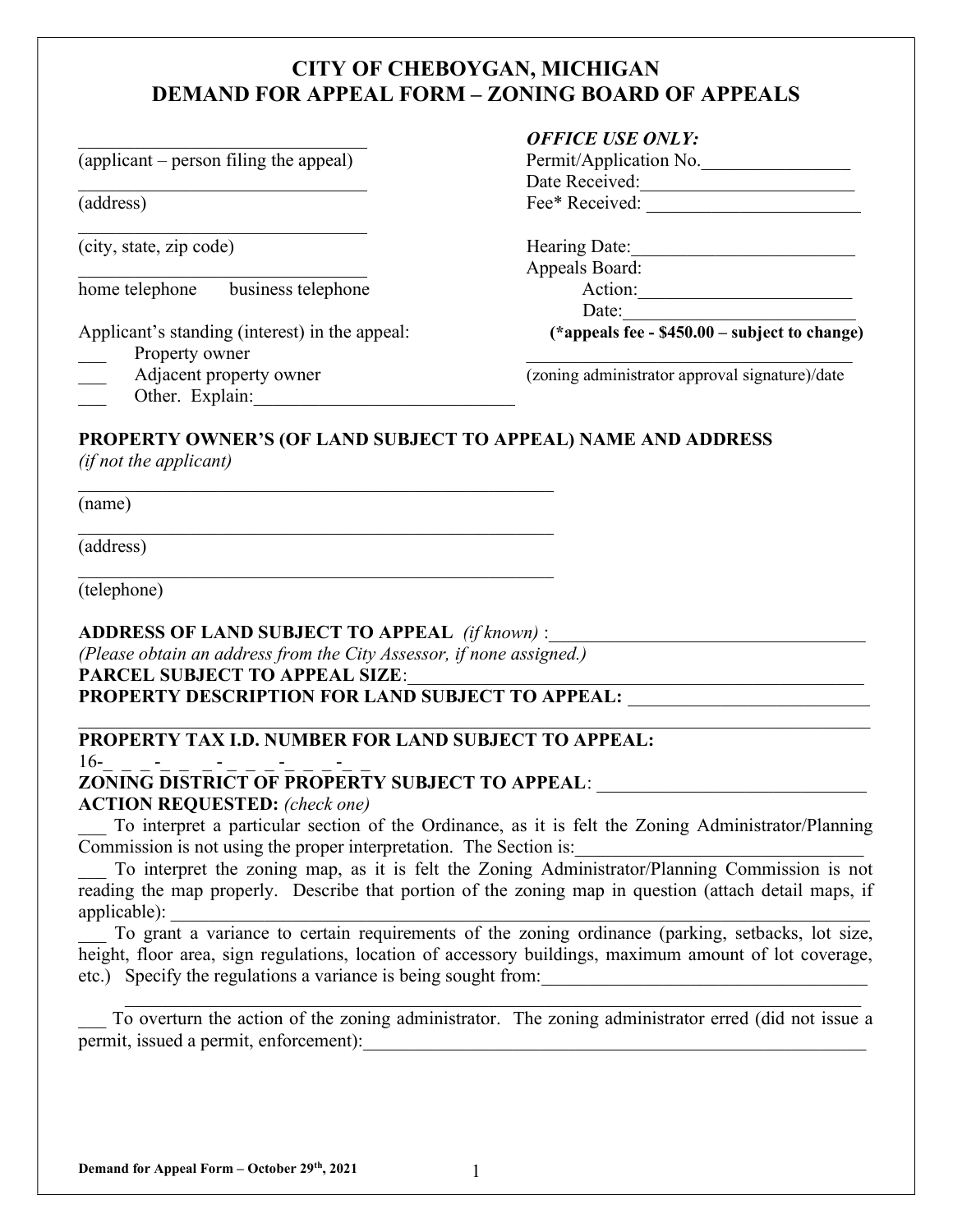#### RULING SOUGHT:

What is the sought ruling by the City of Cheboygan Zoning Board of Appeals?

(attached sheets if necessary) - sheets attached:  $yes$  no STATEMENT OF JUSTIFICATION FOR REQUESTED ACTION State specifically the reason for this demand for appeal request:

(attach sheets if necessary) - sheets attached:  $ves$  no

Copy of initial application  $&$  zoning denial concerning this issue.  $\qquad$  attached)

#### No such variance or modification of the provisions of Chapter 154, Zoning, shall be granted unless it appears beyond a reasonable doubt that all the following facts and conditions exist:

 $\_$  , and the set of the set of the set of the set of the set of the set of the set of the set of the set of the set of the set of the set of the set of the set of the set of the set of the set of the set of the set of th

 $\_$  , and the set of the set of the set of the set of the set of the set of the set of the set of the set of the set of the set of the set of the set of the set of the set of the set of the set of the set of the set of th

Section  $154.14.03(E)(2)$  addresses factors which must be shown by the applicant that a practical difficulty exists by the showing of the following for the granting of a dimensional or other non-use variance:

- a) That the need for the requested variance is due to unique circumstances or physical conditions of the property involved, such as narrowness, shallowness, shape, water, or topography and is not due to the applicants personal or economic difficulty.
- b) That the need for the requested variance is not the result of actions of the property owner or previous property owners (self-created).
- c) That strict compliance with regulations governing area, setback, frontage, height, bulk, density or other dimensional requirements will unreasonably prevent the property owner from using the property for a permitted purpose, or will render conformity with those regulations unnecessarily burdensome.
- d) That the requested variance is the minimum variance necessary to do substantial justice to the applicant as well as to other property owners in the district.
- e) That the requested variance will not cause an adverse impact on surrounding property, property values, or the use and enjoyment of property in the neighborhood or zoning district..

Section 154.14.03(F)(1) addresses factors which the applicant must demonstrate that an undue hardship exists by showing all of the following for the granting of a use variance:

- a) The building, structure, or land cannot be reasonably used for any of the uses permitted by right or by special use permit in the zoning district in which it is located.
- b) That the need for the requested variance is due to unique circumstances or physical conditions of the property involved, such as narrowness, shallowness, shape, water, or topography and is not due to the applicants personal or economic hardship.
- c) That the proposed use will not alter the essential character of the neighborhood.

Demand for Appeal Form – October 29<sup>th</sup>, 2021 2